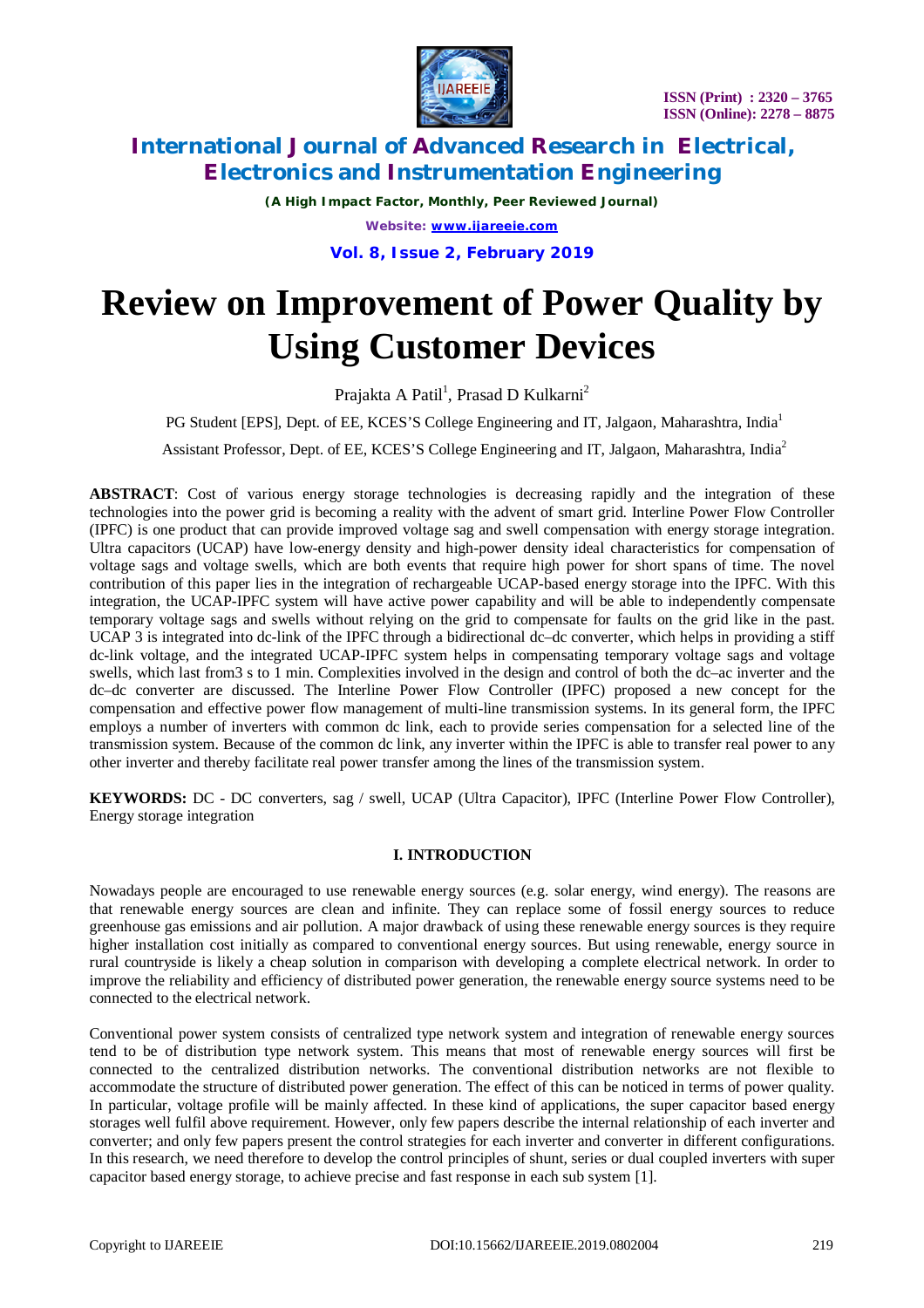

*(A High Impact Factor, Monthly, Peer Reviewed Journal)*

*Website: [www.ijareeie.com](http://www.ijareeie.com)*

### **Vol. 8, Issue 2, February 2019**

The Flexible AC Transmission System (FACTS) initiative, considerable effort has been spent in recent years on the development of power electronics-based power flow controllers. From a technical approach standpoint these controllers either use thyristor-switched capacitors and reactors to provide reactive shunt and series compensation, or employ selfcommutated inverters synchronous voltage sources to modify the prevailing transmission line voltage and thereby control power flow [2]. It is a well-established practice to use reactive power compensation to increase the transmittable power in ac power systems. Fixed or mechanically switched capacitors and reactors have long been employed to increase the stead state power transmission by controlling the voltage profile along the lines. During the last decade it has been convincingly demonstrated that both the transient and dynamic stabilities (i.e. first swing stability and damping) of the power system can also be improved, and voltage collapse can be prevented, if the reactive compensation of transmission lines is made rapidly variable by solid-state, thyristor switches and electronic control [3]. In its general form the Interline Power Flow Controller employs a number of dc to ac inverters each providing series Compensation for a different line. In other words, the IPFC comprises a number of Static Synchronous Series Compensators [2], [4].However, within the general concept of the IPFC; the compensating inverters are linked together at their dc terminals. With this scheme, in addition to providing series reactive compensation, any inverter can be controlled to supply real power to the common dc link from its own transmission line. Thus, an overall surplus power can be made available from the underutilized lines which then can be used by other lines for real power compensation. In this way, some of the inverters, compensating overloaded lines or lines with a heavy burden of reactive power flow, can be equipped with full two-dimensional, reactive and real power control capability [2].

Voltage disturbance is the common power quality problem in industrial distribution systems. The voltage disturbance mainly encompasses voltage sags, voltage swells, voltage harmonics, and voltage unbalance [10].

Problems with power quality that result in costly loss of production to critical processes create a dilemma for both the serving utility and the energy consuming customer [11].

#### II.**LITERATURE SURVEY**

#### 1. DVR for power quality improvement

This paper presents a control system based on a repetitive controller to compensate for key power-quality disturbances, namely voltage sag, harmonic voltages, and voltage imbalances, using a dynamic voltage restorer (DVR). The control scheme deals with all three disturbances simultaneously within a bandwidth. The control structure is quite simple and yet very robust; it contains a feed forward term to improve the transient response and a feedback term to enable zero error in steady state. The well-developed graphical facilities available in PSCAD/EMTDC are used to carry out all modelling aspects of the repetitive controller and test system. Simulation results show that the control approach performs very effectively and yields excellent voltage regulation [5].

#### 2. Super Capacitor Based Energy Storage to Improve Power Quality

Distributed power generation will be formed in many weak distribution networks, after renewable energy sources are connected to them. It is very important to increase the reliability and efficiency of using these renewable energy sources. By using DV (Dynamic Voltage Restorer), the power quality problem in distributed power generation (e.g. voltage fluctuation) can effectively be solved. In this paper, super capacitor based energy storage will be used as the peak power unit, to ensure the power quality on the both sides of the DVR during short time and on the one side of the DVR during long time duration. The proposed control methods of each inverter and converter have been verified in Matlab simulation and tested in our laboratory. High power quality can be achieved in distributed power generation with the presented systems [1].

3. Improvement of power quality by using facts devices

While energy storage technologies do not represent energy sources, they provide valuable added benefits to improve stability, power quality, and reliability of supply. Battery technologies have improved significantly in order to meet the challenges of practical electric vehicles and utility applications. Flywheel technologies are now used in advanced nonpolluting uninterruptible power supplies. Advanced capacitors are being considered as energy storage for power quality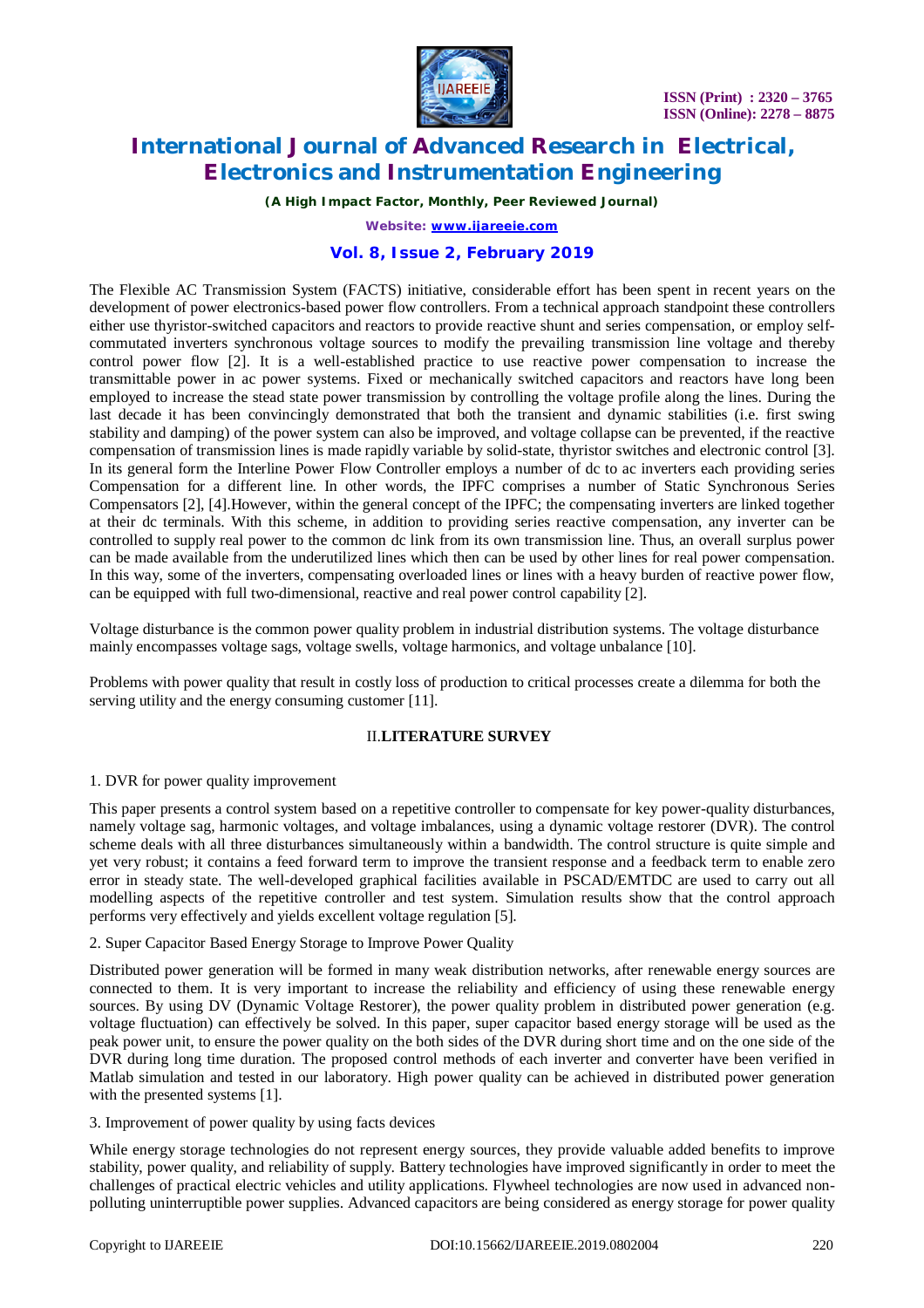

*(A High Impact Factor, Monthly, Peer Reviewed Journal)*

*Website: [www.ijareeie.com](http://www.ijareeie.com)*

### **Vol. 8, Issue 2, February 2019**

applications. Superconducting energy storage systems are still in their prototype stages but receiving attention for utility applications. The latest technology developments, some performance analysis, and cost considerations are addressed. This paper concentrates on the performance benefits of adding energy storage to power electronic compensators for utility applications [6].

4. UPFC A New approach to power transmission control

This paper shows that the Unified Power Flow Controller (UPFC) is able to control both the transmitted real power and, independently, the reactive power flows at the sending and the receiving end of the transmission line. The unique capabilities of the UPFC in multiple lines Compensation are integrated into a generalized power flow controller that is able to maintain prescribed, and independently controllable, real power and reactive power flowing the line. The paper describes the basic concepts of the proposed generalized P and Q controller and compares it to the more conventional, but related power flow controllers such as the Thyristor-Controlled Series Capacitor and Thyristor-Controlled Phase Angle Regulator [7].

#### **III. SYSTEM MODEL AND PROBLEM FORMULATION**

In this paper, we consider improvement of power quality by using customer devices. In this section, an improved voltage sags & swells compensation with energy storage integration. We then discuss the using IPFC we can improve voltage sag & swell.

#### What is IPFC?

IPFC consists of N voltage source inverters (VSI) by which the compensation of N lines is done. These inverters have a common dc link through which they are connected to each other and exchange active power with each other. It is obvious that the algebraic sum of the exchanging powers through inverters and lines should be zero. Otherwise, dc link voltage (which consists of a capacitor) and, in result, the output voltages of the inverters will be changed.

IPFC consist of no. series VSCs injected into two separate transmission lines. The no. of VSCs is connected back to back by a DC link. Since the IPFC can control the magnitude & phase angle of injected voltage in the both lines. It has 4 degrees of freedom in control. IPFC is able to transfer real power between compensated lines in addition to compensate reactive power for each individual line, independently. So it can equalize both real and reactive power flow between the lines, transfer power demand from overloaded to under loaded lines, compensate against resistive voltage drops, and increase the effectiveness of the system for dynamic disturbances[12].



Fig 1 A Generalized Interline Power Flow Controller for Power Transmission Management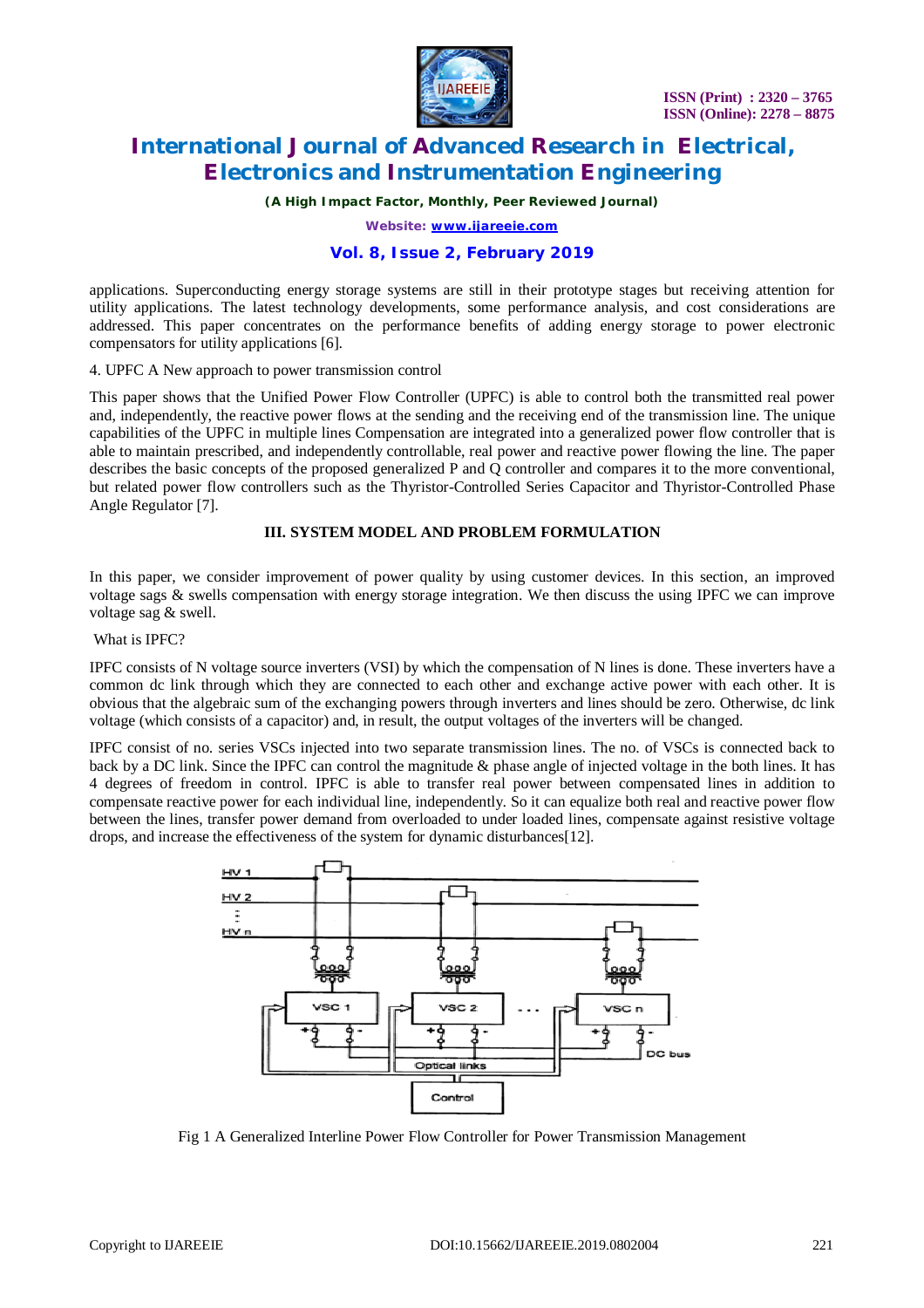

*(A High Impact Factor, Monthly, Peer Reviewed Journal)*

*Website: [www.ijareeie.com](http://www.ijareeie.com)*

**Vol. 8, Issue 2, February 2019**

CIRCUIT DIAGRAM



Fig 2 One line diagram of IPFC with UCAP energy storage

The concept of using the IPFC as a power quality product has gained significant popularity since its first use. The usage of the IPFC with rechargeable energy storage at the dc-terminal to meet the active power requirements of the grid during voltage disturbances. In order to avoid and minimize the active power injection into the grid, the authors also mention an alternative solution which is to compensate for the voltage sag by inserting a lagging voltage in quadrature with the line current. Due to the high cost of rechargeable energy storage, various other types of control strategies have also been developed. Caps have low-energy density and high-power density ideal characteristics for compensating voltage sags and voltage swells, which are both events that require high amount of power for short spans of time. UCAPs also have higher number of charge/discharge cycles when compared to batteries and for the same module size; UCAPs have higher terminal voltage when compared to batteries, which makes the integration easier.

UCAP-based energy storage integration to an IPFC into the distribution grid is proposed and the following application areas are addressed:

1) Integration of the UCAP with IPFC system gives active power capability to the system, which is necessary for independently compensating voltage sags and swells.

2) Experimental validation of the UCAP, dc–dc converter, and inverter their interface and control.

3) Development of inverter and dc–dc converter controls to provide sag and swell compensation to the distribution grid.

4) Hardware integration and performance validation of the integrated DVR-UCAP system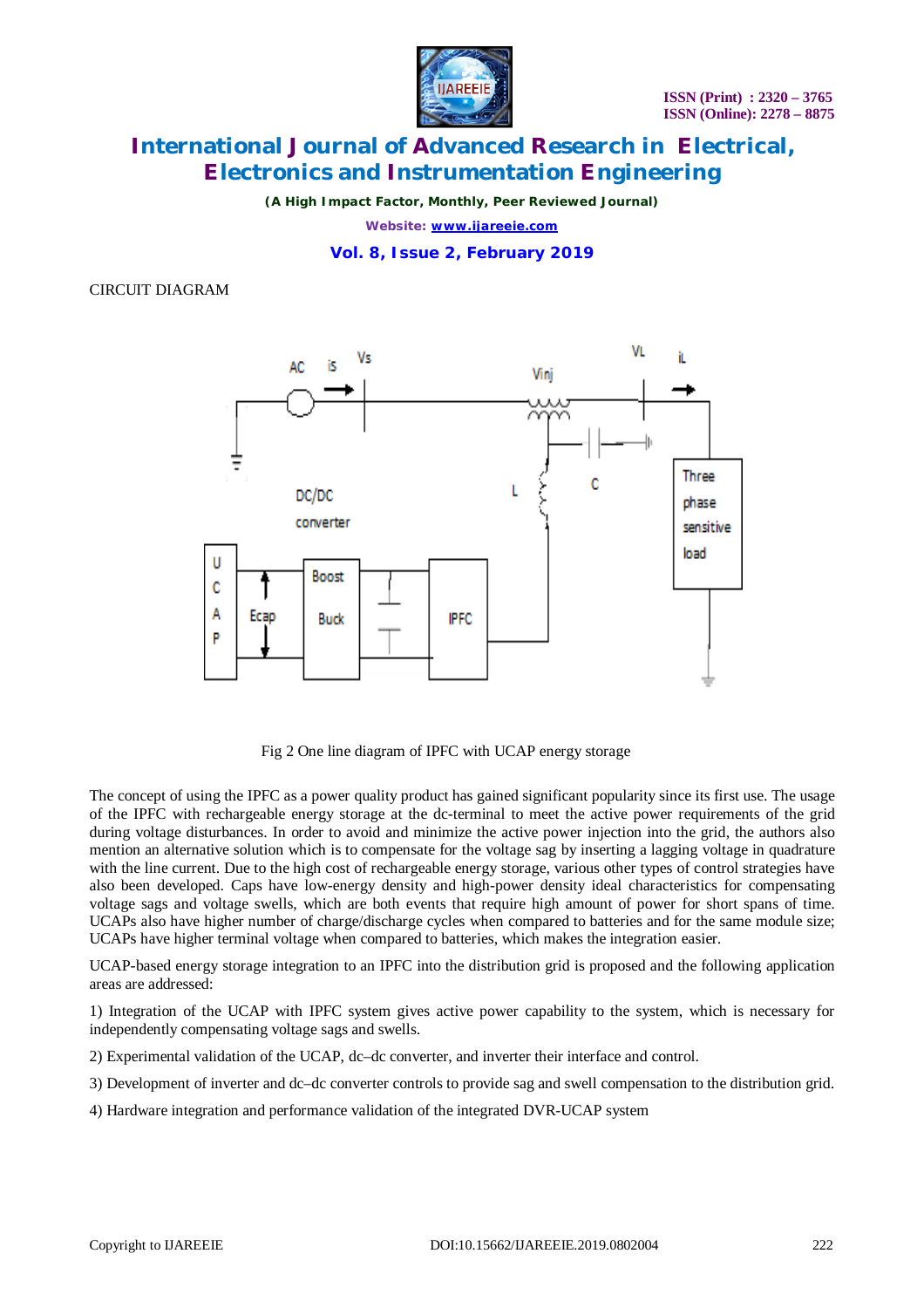

*(A High Impact Factor, Monthly, Peer Reviewed Journal)*

*Website: [www.ijareeie.com](http://www.ijareeie.com)*

#### **Vol. 8, Issue 2, February 2019**

The one-line diagram of the system is shown in Fig. 2. The power stage is a three-phase voltage source inverter, which is connected in series to the grid and is responsible for compensating the voltage sags and swells; the model of the IPFC and its controller is shown. Therefore, the output of the dc–dc converter should be regulated a for providing accurate voltage compensation. The objective of the integrated UCAP-IPFC system with active power capability is to compensate for temporary voltage sag & voltage swells. There are various methods to control the series inverter to provide voltage restoration and most of them rely on injecting a voltage in quadrature with advanced phase, so that reactive power is utilized in voltage restoration. Phase advanced voltage restoration techniques are complex in implementation, but the primary reason for using these techniques is to minimize the active power support and thereby the amount of energy storage requirement at the dc-link in order to minimize the cost of energy storage. However, the cost of energy storage has been declining and with the availability of active power support at the dc-link, complicated phase-advanced techniques can be avoided and voltages can be injected in- phase with the system voltage during voltage sag or a swell event. The choice of the number of UCAPs necessary for providing grid support depends on the amount of support needed, terminal voltage of the UCAP, dc-link voltage, and distribution grid voltages. It is practical and cost-effective to use three modules in the UCAP bank. A UCAP cannot be directly connected to the dc-link of the inverter like a battery, as the voltage profile of the UCAP varies as it discharges energy. Therefore, there is a need to integrate the UCAP system through a bidirectional dc–dc converter, which maintains a stiff dc-link voltage, as the UCAP voltage decreases while discharging and increases while charging. The amount of active power support required by the grid during a voltage sag event is dependent on the depth and duration of the voltage sag, and the dc–dc converter should be able to withstand this power during the discharge mode. The dc–dc converter should also be able to operate in bidirectional mode to be able to charge or absorb additional power from the grid during voltage swell event. The bidirectional dc–dc converter acts as a boost converter while discharging power from the UCAP and acts as a buck converter while charging the UCAP from the grid. Average current mode control, which is widely explored in literature [8], is used to regulate the output voltage of the bidirectional dc–dc converter in both buck and boost modes while charging and discharging the UCAP bank. This method tends to be more stable when compared to other methods such as voltage mode control and peak current mode control.

#### **IV. CONCLUSION**

In this paper, the concept of integrating UCAP-based rechargeable energy storage to the IPFC system to improve its voltage restoration capabilities is explored. With this integration, the IPFC will be able to independently compensate voltage sags and swells without relying on the grid to compensate for will be included in the full-version of this paper. Results from simulation and experiment agree well with each can equalize both other thereby verifying the concepts introduced in this paper. The Interline Power Flow Controller is a new member of inverter-based family of FACTS controllers. IPFC also employs the voltage-sourced dc to ac inverter (converter) as a basic building block. However whereas all the others aim to compensate a single transmission line the IPFC is conceived for the compensation and power flow management of multi-line transmission system. In particular, the IPFC real and reactive power flow in the lines, Relieve the overloaded lines from the burden of reactive power flow, compensate against resistive as well as reactive voltage drops and provide a concerted multi-line counter measure during dynamic disturbances.

#### **ACKNOWLEDGEMENT**

I would like to express the deepest appreciation to my guide Prof. P.D. Kulkarni for their help to complete this paper. I would also like to thank my HOD Prof. K.M. Mahajan for their great support, also thanks to KCE"s Engineering College to provide lab and instrument to me for my work. At last but not least, I am thankful my parents who support and encourage me for this works.

#### **REFERENCES**

- [1] Y. Chen, J. V. Mierlo, P. V. Bosschet, and P. Lataire, "Using super capacitor based energy storage to improve power quality in distributed power generation," in Proc. IEEE Int. Power Electron. Motion Control Conf.(EPE-PEMC), 2006, pp.537–543.
- [2] GYUGYI L., SEN K.K., SCHAUDER C.D., 1999. The interline power flow controller concept: a new approach to power flow management in transmission systems, IEEE Transactions on Power Delivery, vol. 14, no. 3, pp.1115-1123.
- [3] Gyugyi, L., *Dynamic Compensation of AC Transmission Lines by Solid-state Synchronous Voltage Sources,*IEEE Transactions onPower Delivery, Vol. 9, No. 2, April1994.